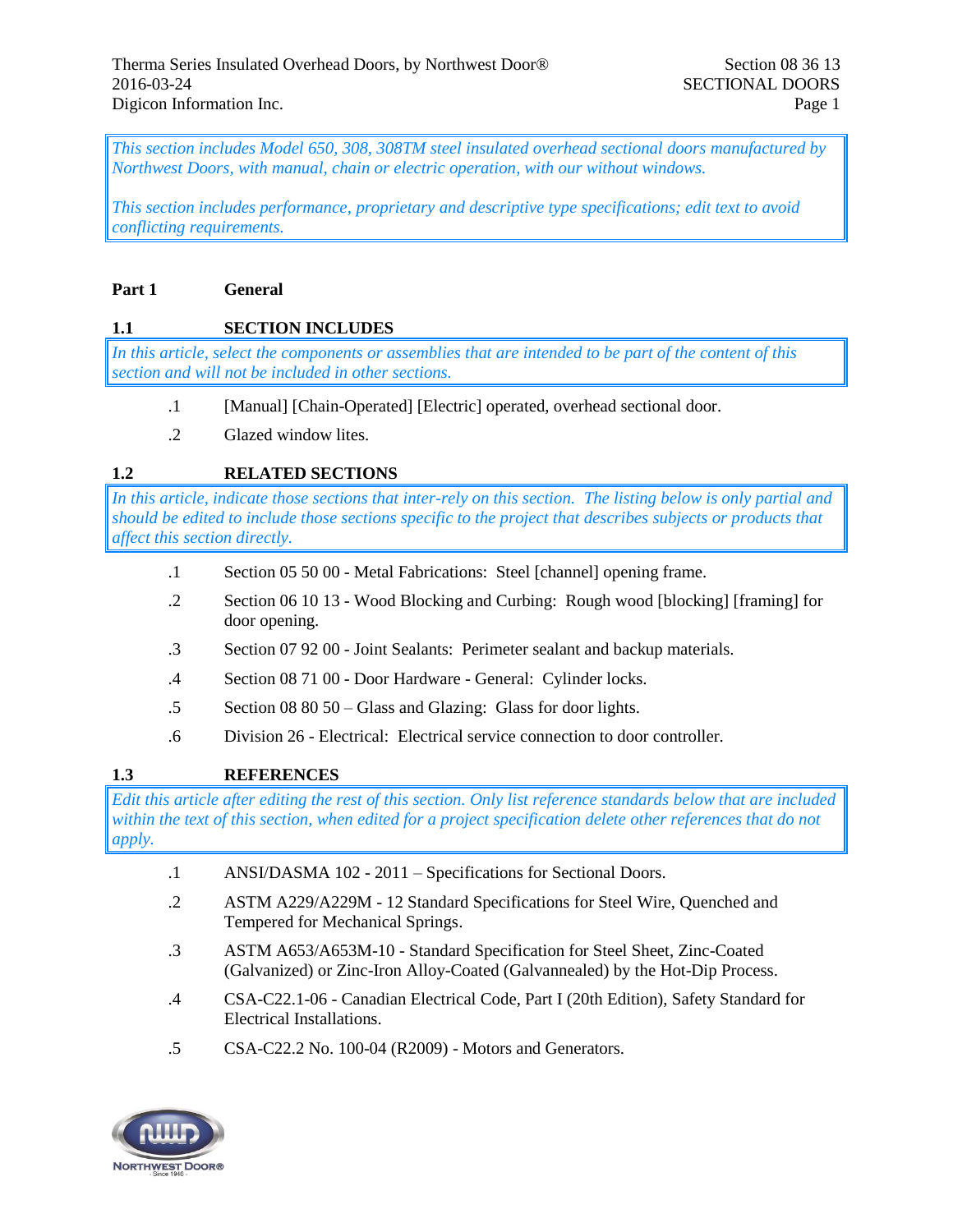# **1.4 SYSTEM DESCRIPTION**

*Use this article carefully; restrict statements to describe the combined result of the components used to assemble the system. Do not repeat statements made in the Section Includes article.*

- .1 Panels: Flush wood grain steel with shadow grove, insulated.
- .2 Lift Type: [Vertical lift] [Standard lift] [High lift] [Low headroom] operating style with track and hardware.
- .3 Operation: [Electric] [Chain hoist] [Manual pull].
- .4 Loads: Design and size components to withstand dead and live loads caused by pressure and suction of wind acting normal to plane of wall as measured in accordance with ANSI/DASMA 102.

### **1.5 SUBMITTALS FOR REVIEW**

*Do not request submittals if this specification section or drawings sufficiently describe the products of this section or if proprietary specifying is used. This requested review of submittals increases the possibility of unintended variations to the contract documents, thus increasing a consultant's liability. The following submittals are intended for review to determine eligibility for the project.*

- .1 Section 01 33 00: Submission procedures.
- .2 Shop Drawings: Indicate opening dimensions and required tolerances, connection details, anchorage spacing, hardware locations, installation details and [\_\_\_\_\_].
- .3 Product Data: Provide component construction, anchorage method, hardware, and [\_\_\_\_\_].

*Include the following paragraph for submission of physical samples for selection of finish, colour, texture, etc.*

.4 Samples: Submit [two (2)] [interior] [exterior] panel finish samples, [<[\_\_\_\_\_] mm $\ge$  | inch >> | in size, illustrating colour and finish.

#### **1.6 SUBMITTALS FOR INFORMATION**

*The following submittals are for information only; do not request these submittals if the information submitted will be assessed for acceptability.*

.1 Section 01 33 00: Submission procedures.

*When manufacturer's written instructions for specific installation requirements are referenced in Part 3 Execution, include the following request for submittal of those instructions. Edit the Part 3 statements to avoid conflict with manufacturer's written instructions.*

.2 Installation Data: Manufacturer's special installation requirements, special procedures, perimeter conditions requiring special attention, and [\_\_\_\_\_].

*Include the following ONLY if specifying for a LEED project. Specify only the technical requirements necessary to achieve the credits desired for this project.*

- .3 Sustainable Design:
	- .1 Section 01 35 18: LEED documentation procedures.

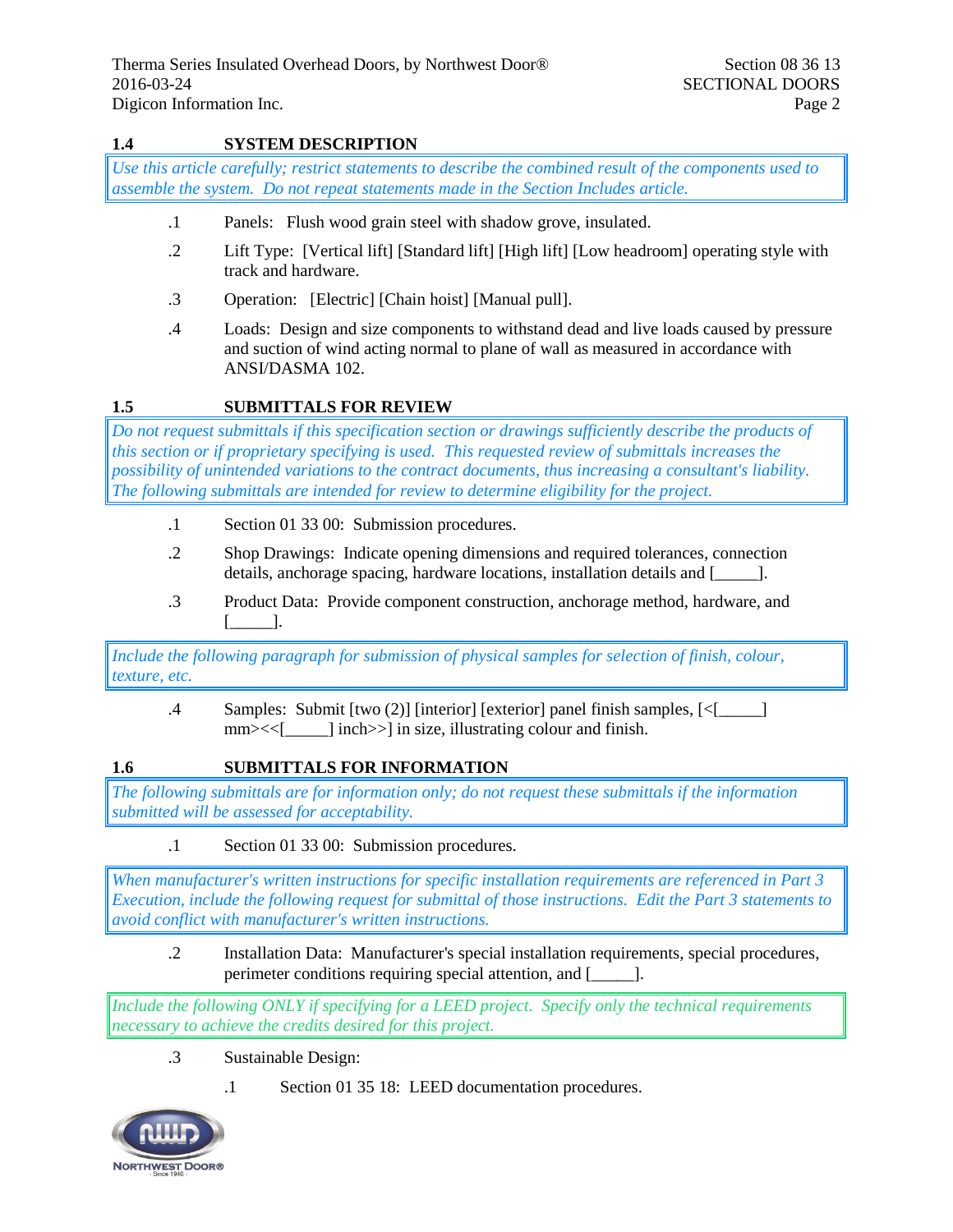- .2 Provide required LEED documentation for Product [recycled content] [regional materials].
- .3 Manufacturer's Certificate: Certify that Products meet or exceed [specified requirements].

### **1.7 CLOSEOUT SUBMITTALS**

*The following submittals are for project closeout purposes; do not request these submittals if the information submitted will be assessed for acceptability.*

- .1 Section 01 78 10: Submission procedures.
- .2 Operation and Maintenance Data:
	- .1 Include electrical control adjustments and [\_\_\_\_\_].
	- .2 Include data for [transmission] [motor] [shaft and gearing] , lubrication frequency, spare part sources.

*Coordinate the following paragraph with the WARRANTY article.*

.3 Warranty Documentation: Submit manufacturer warranty and ensure forms have been completed in Owner's name and registered with manufacturer.

*Include the following ONLY if specifying for a LEED project.*

.4 Sustainable Design Closeout Documentation: [\_\_\_\_\_].

# **1.8 QUALITY ASSURANCE**

*This article includes statements that require quality applicable to the whole section. If it is desirable or required for a manufacturer of a product to be ISO certified, include such statement below.*

- .1 Products of This Section: Provide all Products and components specified in this section from one manufacturer.
- .2 Manufacturer Qualifications: Company specializing in manufacturing the Products specified in this section with minimum [ten (10)] years [documented] experience.
- .3 Installer Qualifications: Company specializing in performing the work of this section with minimum [five (5)] years documented experience and approved by the manufacturer.

### **1.9 REGULATORY REQUIREMENTS**

*Only include this article when required by applicable code criteria.*

- .1 Conform to applicable code for motor and motor control requirements.
- .2 Products Requiring Electrical Connection: Listed and classified by [testing firm acceptable to the authority having jurisdiction] [CSA] [UL] as suitable for the purpose specified.

### **1.10 DELIVERY, STORAGE AND HANDLING**

.1 Door sections should be carried and handled in the upright position, on edge. Carrying flat may result in damage.

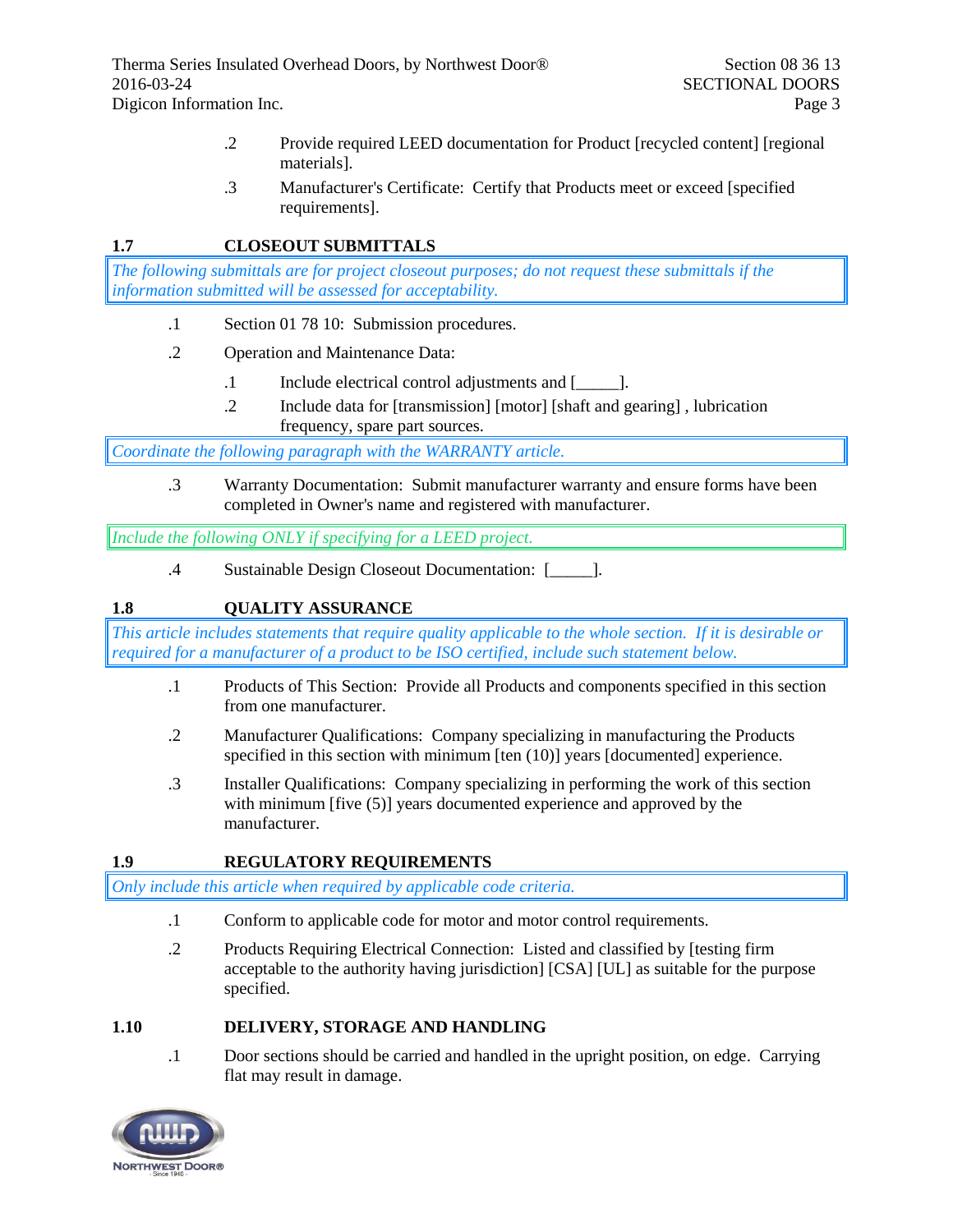- .2 Store in manufacturer's unopened packaging until time of installation. Protect from moisture.
- .3 Store in dry weather-tight location.

# **1.11 WARRANTY**

*This article extends the warranty period beyond the one (1) year contract warranty period. Extended warranties add to construction cost and may present difficulties to the Owner by enforcing them. Specify with caution.*

### .1 Section 01 78 10: Warranties.

*The following paragraph extends the correction period beyond one year. An extended correction period adds to the construction cost and may not be enforceable.*

.2 Correct defective Work within a [five (5)] year period after Date of Substantial Completion.

*The following paragraph requests a manufacturer warranty; the request may not be effective as the manufacturer is outside the jurisdiction of the Owner/Contractor contract. Coordinate this paragraph with the Submittals at Project Closeout article.*

- .3 Provide [one (1)] year manufacturer warranty for garage door and operating hardware.
- .4 Provide [one (1)] year manufacturer warranty for electric operating equipment.

### **Part 2 Products**

# **2.1 MANUFACTURERS**

*This article is for proprietary specifying with one or more manufacturers. Use the first and third paragraphs for specifying a single manufacturer. If specifying a product by reference to a standard only, delete this article.*

- .1 Northwest Door, Model [650] [308] [308TM].
- .2 Substitutions: [Refer to Section 01 62 00] [Not permitted].

# **2.2 MATERIALS**

*Select one of more of the following door material paragraphs as required.*

.1 Sheet Steel: ASTM A653/A653M galvanized to [<Z120><<G40>>], [embossed] surface; [pre-coated with silicone polyester finish] [pre-coated with [\_\_\_\_\_] finish].

### *Adjust the following insulation to match the door models:*

- *Model 650: High density R-16, 75 mm (3 inch) thick.*
- *Model 308TM: High density R-12, 50 mm (2 inch) thick*
- *Model 308: R-10.4, 50 mm (2 inch) thick.*
	- .2 Insulation: [Rigid expanded polystyrene] [Rigid high density expanded polystyrene] ; [<RSI-2.8><<R-16>>] [<RSI-2.11><<R-12>>] [<RSI-1.83><<R-10.4>>], [<50 mm><<2 inch>>] [<75 mm> <<3 inch>>] thick, bonded to facing.

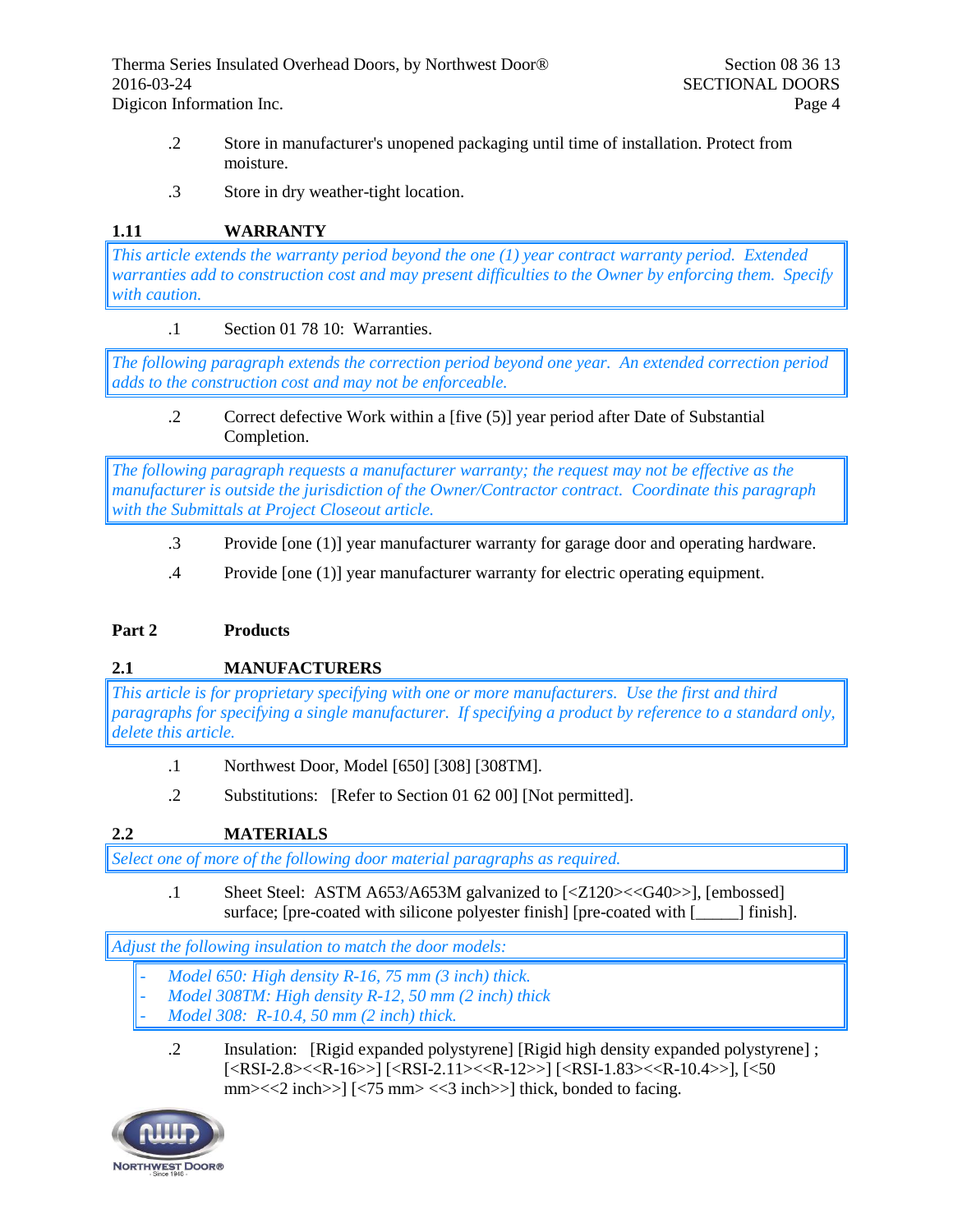*Standard glass is clear, 3 mm (1/8 inch) thick glass. Refer to the manufacturer's literature for the wide variety of glass and acrylic types and colours available.*

- .3 Glazing:  $\left[\langle 3 \text{ mm}\rangle \langle \langle 1/8 \text{ inch}\rangle \rangle \right] \left[\langle 6 \text{ mm}\rangle \langle \langle 1/4 \text{ inch}\rangle \rangle \right]$  thick,  $\left[\text{clear}\right]$   $\left[\text{gray}\right]$  [bronze] colour, [glass] [acrylic] [polycarbonate] [laminated] material.
- .4 Steel: ASTM A653/A653M galvanized to [Z120 (G40)], [embossed] surface; [precoated with silicone polyester finish] [pre-coated with [\_\_\_\_\_\_] finish].

### **2.3 PANEL CONSTRUCTION**

.1 Panels: Flush wood-grain steel with shadow grove construction; inner and outer steel sheet of [<0.4 mm><<26 ga>>] thick embossed steel, rabbeted weather joints at meeting rails; insulated./ 24 GA face optional

*Model 650 is 75 mm (3 inch) thick; Models 308 are 50 mm (2 inch) thick.*

.2 Door Nominal Thickness: [<75 mm><<3 inches>>] [<50 mm><<2 inches>>] thick.

*Specify glazing in this section OR section 08 80 50, but not both. Coordinate with Related Sections in Part 1.*

- .3 Glazing: [\_\_\_\_\_] [type specified in Section [08 80 50]].
- .4 Glazed Lights: [Full panel width] [ [\_\_\_\_\_] glazed lights per panel] ; set in place with [security glazing stops] [resilient glazing channel] .

# **2.4 DOOR COMPONENTS**

*Specify 2.0 mm (12 gauge) thick and 75 mm (3 inch) wide track where required to maintain performance requirements for larger doors. Refer to manufacturer's recommendations.* 

- .1 Track: Rolled galvanized steel,  $\lceil$ <1.3 mm> $\lt$ <16 gauge>> $\lceil$  $\lt$   $\lt$ 1.0 mm> $\lt$  $\lt$ 12 gauge>> $\rceil$ thick;  $\left[\frac{5}{3} \text{ mm}\right] \leq 3 \text{ inch} > \left[\frac{50 \text{ mm}}{52} \text{ inch}\right] \leq 2 \text{ inch} > \left[\text{ width} \right]$  wide, continuous one piece per side; galvanized steel mounting brackets  $\lceil$ <1.6 mm> $\lt$  <14 gauge>> $\rceil$  thick.
- .2 Hinge and Roller Assemblies: Heavy duty hinges and adjustable roller holders of [galvanized steel] ; floating hardened steel bearing rollers, located at top and bottom of each panel, each side.
- .3 Lift Mechanism: Torsion spring on cross head shaft, with braided galvanized steel lifting cables. Manual operation with maximum exertion of  $f[110 N (25 lbs)]$  force.
- .4 Sill Weather-stripping: Resilient vinyl strip, one piece; fitted to bottom of door panel, full length contact.
- .5 Jamb and Head Weather-stripping: Fitted with resilient weather-stripping, placed in moderate contact with door panels, type of weather-stripping as recommended by door manufacturer for particular application and mounting type/surfaces.
- .6 Panel Joint Weather-stripping: [flexible compressible seal], one piece full length.

*In the following paragraph, a locking door is usually associated with manually operated door assemblies; an electric disconnect is usually used with electric door assemblies.*

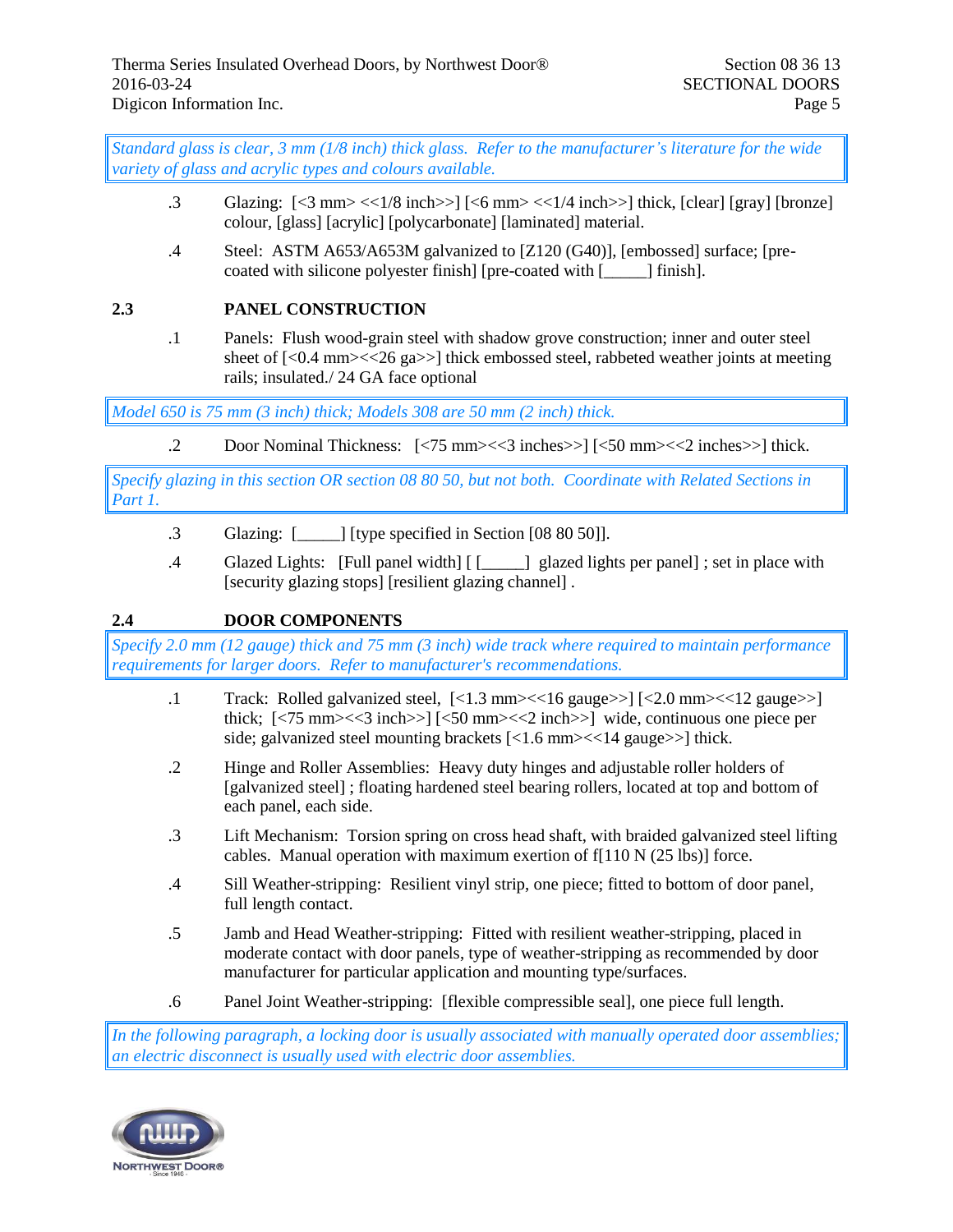.7 Lock: Inside side mounted, spring activated latch bar with feature to retain in locked or retracted position; [interior] [exterior] handle; lock [master keyed] [keyed differently] [keyed to Section 08 71 00] [keyed alike]

# **2.5 ELECTRICAL CHARACTERISTICS AND COMPONENTS**

*Include and edit this article for electric operation. Select one or more of the following subparagraphs appropriate to the equipment requirements.*

- .1 Electrical Characteristics:
	- .1 [250 W (1/3 hp)] [375 W (1/2 hp)] , [ [\_\_\_\_\_] rated load amperes] ; manually operable in case of power failure, transit speed of [300 mm (12 inches)], per second.
	- $\lbrack 2 \rbrack$  [\_\_\_\_\_] volts, [single] [three] phase, 60 Hz.
	- .3 [\_\_\_\_\_] amperes maximum [overcurrent protection] [circuit breaker size] [fuse size].  $\begin{bmatrix} \end{bmatrix}$  minimum circuit capacity].
	- .4 [\_\_\_\_\_] percent minimum power factor at rated load.
	- .5 Refer to Section 26 05 80 Equipment Wiring: Electrical connections.

*NEMA Type 1 is General Purpose, Type 4 is Totally Enclosed.*

- .2 Motor: [CAN/CSA C22.2 No. 100] [Refer to Section 23 05 13] [NEMA MG1, Type  $[\underline{\hspace{1cm}}]$  ]  $]$ .
- .3 Wiring Terminations: Provide terminal lugs to match branch circuit conductor quantities, sizes, and materials indicated. Enclose terminal lugs in terminal box sized to NFPA 70.
- .4 Disconnect Switch: Factory mount disconnect switch [on equipment to Section 26 05 80] [in control panel].
- .5 Electric Operator:
	- .1 [Side mounted on cross head shaft] [Centre mounted draw bar assembly] [Centre mounted on cross head shaft], adjustable safety friction clutch.
	- .2 Brake system actuated by independent voltage solenoid controlled by motor starter; enclosed gear driven limit switch; enclosed magnetic cross line reversing starter; mounting brackets and hardware.

*Select and edit one of the following two paragraphs. Select type and quantity of control stations when specifying electric motors.*

- .6 Control Station:
	- .1 Standard [one (1)] [three (3)] button (open-close-stop) [momentary] [continuous pressure] type, control for each electric operator; [24] volt circuit, [recessed] [surface mounted] .
	- .2 Include key operated switch located [at exterior location indicated] [inside door jamb].

*Expand the following paragraph with text description appropriate to project requirements when applicable.*

.7 Interconnection to Security System: [\_\_\_\_\_].

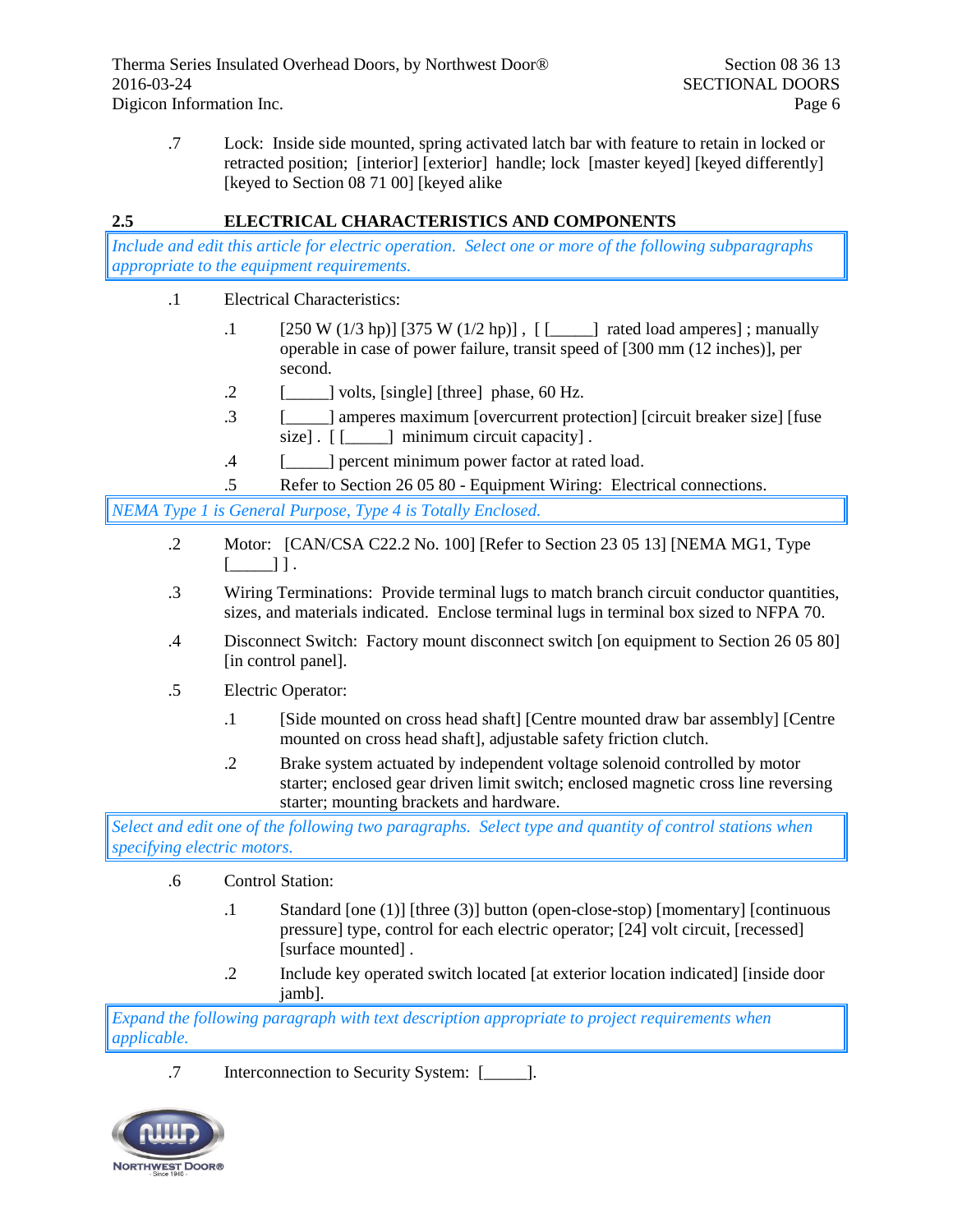*Select and expand one or more of the following three paragraphs with text description appropriate to project requirements.*

- .8 Radio Control Antenna Detector: [\_\_\_\_\_].
- .9 [Loop Detector] [Treadle]: [\_\_\_\_\_].
- .10 Hand Held Transmitter: Digital control, resettable.
- .11 Safety Edge: At bottom of door panel, full width; [electro-mechanical] [pneumatic] sensitized type, wired to [stop] [reverse] door upon striking object; hollow [rubber] [neoprene] covered to provide weather-strip seal.

## **2.6 FINISHES**

*Select and edit only the following paragraphs that apply. Pre-coated 4-level finish is standard.*

.1 Provide 4-level finish, including galvanized steel, bonderized phosphate, baked on epoxy basecoat, and polyester top coat, white.

#### **Part 3 Execution**

#### **3.1 EXAMINATION**

- .1 Section 01 70 00: Verify existing conditions before starting work.
- .2 Verify that wall openings are ready to receive work and opening dimensions and tolerances are within specified limits.
- .3 Verify that electric power is available and of the correct characteristics.

### **3.2 PREPARATION**

- .1 Prepare opening to permit correct installation of door unit to perimeter air and vapour barrier seal.
- .2 Apply primer to wood frame.

### **3.3 INSTALLATION**

*Only include the following paragraph if a manufacturer actually publishes installation instructions many do not. If the manufacturer does NOT publish such a document, ensure all install criteria that are important to the project, is specified below.*

- .1 Install door unit assembly to manufacturer's instructions.
- .2 Anchor assembly to wall construction and building framing without distortion or stress.
- .3 Securely brace door tracks suspended from structure. Secure tracks to structural members only.
- .4 Fit and align door assembly including hardware.
- .5 Coordinate installation of electrical service. Complete power and control wiring from disconnect to unit components.